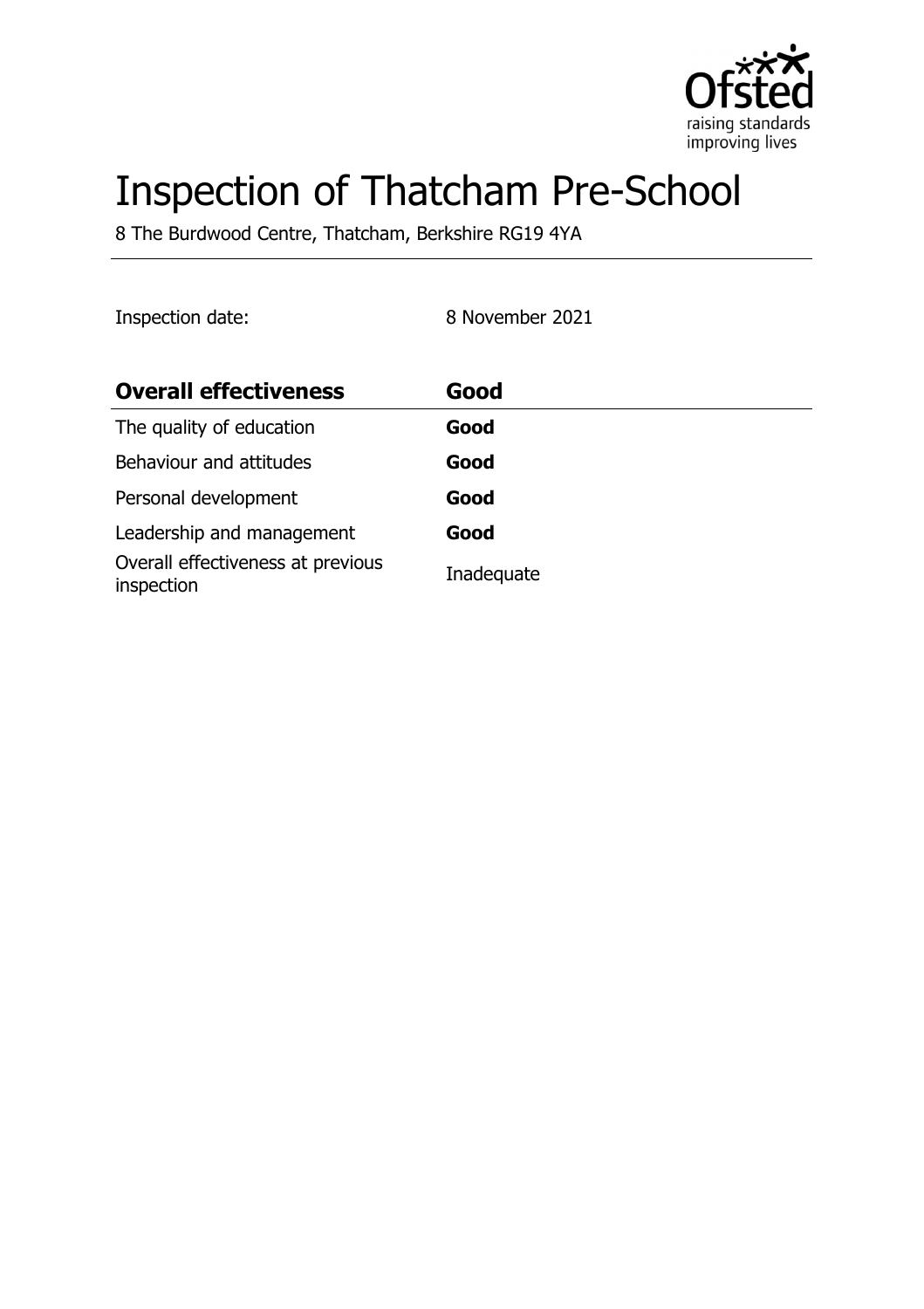

# **What is it like to attend this early years setting?**

### **The provision is good**

Children are happy and secure, and enjoy the time they spend at the pre-school. They are motivated to explore the learning environment and make new discoveries. Children happily come into the setting and are greeted by warm and welcoming staff. The pre-school provides a secure foundation for children's future learning, and children make good progress. Children particularly enjoy the freedom to play and learn outdoors. They eagerly challenge themselves as they use a selection of resources that encourage them to be adventurous and physically active. For example, they explore different ways of climbing on and off apparatus, and act out familiar stories, such as when they pretend to walk through long grass and thick forests.

Children have a positive attitude to learning. They make choices about what they want to do and take part in activities to help build on their knowledge and skills over time. Staff have high expectations for all children. They are committed to providing high-quality, inclusive care and education for all children and their families. Staff support children with special educational needs and\or disabilities effectively.

Children develop the skills they need for their future learning. They are eager to explore, investigate and find things out. They show good levels of emotional wellbeing, are self-assured and develop good social skills.

## **What does the early years setting do well and what does it need to do better?**

- Staff make good use of observations and assessments to help plan for children's next steps in play and learning. They are effective at extending children's learning as they interact with them. For instance, during stories, they introduce new words, such as 'thick' and 'oozy', to describe mud. These positive learning experiences help to develop children's vocabulary and support their literacy skills.
- $\blacksquare$  Staff skilfully adapt their teaching to meet children's individual needs. They encourage them to complete tasks for themselves and try different ways of doing things. This is observed when staff encourage children to persevere as they complete puzzles. Children soon work out that they need to match the colour on the board to the pieces. Staff praise children readily for their attempts and achievements.
- Overall, partnerships with parents are good. Parents report positively about how happy their children are attending the pre-school. Staff work closely with parents and gather information from them before children start attending. This enables them to find out what children already know and can do, and plan for their next steps. Staff ensure that parents remain continually up to date about their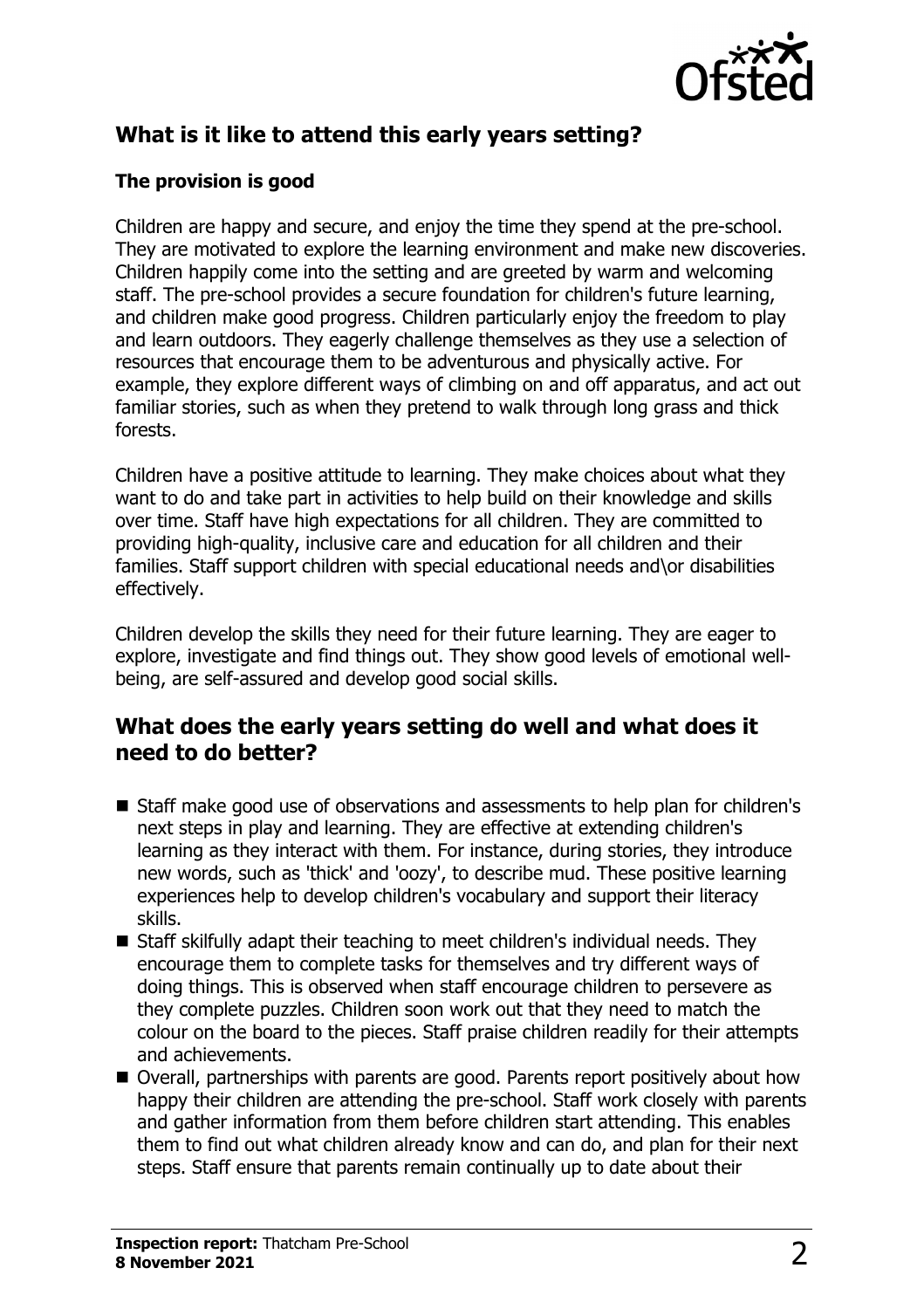

children's ongoing care and learning. However, some parents report that they would like staff to provide more suggestions on how they can support their children's learning at home.

- Children behave well, copying the good role modelling of staff. Staff have a gentle approach and communicate respectively with children. Children respond positively, listen carefully to instructions, and respond promptly to staff. For example, children quickly tidy up when asked, and sit down ready for a story.
- $\blacksquare$  Children demonstrate good levels of imagination. During role play, they play together harmoniously with their friends and act out familiar experiences. For example, they pretend to iron clothes and care for the dolls.
- $\blacksquare$  Children enjoy the time they spend outdoors. They show good physical skills as they climb and negotiate apparatus. They explore different ways of moving, such as climbing over and through tunnels. When children struggle to get in and out of the tunnel, staff encourage them to think about how they had previously solved this problem. Children persevere until they succeed. Staff praise children for completing the task without them. These positive interactions help children to build resilience.
- Overall, staff promote and encourage children to lead a healthy lifestyle. For example, staff ensure that children benefit from healthy snacks and plenty of fresh air and exercise. Children learn about the importance of oral health, through stories and activities that enable them to practice cleaning their teeth. However, there is scope for further improvement in working with parents, to ensure they are given clear and consistent messages about the importance of encouraging children to make healthy food choices.

## **Safeguarding**

The arrangements for safeguarding are effective.

Leaders have made positive changes since their last inspection. They have improved the quality of support for all staff to ensure they understand their role in safeguarding children fully. There is a strong culture of safeguarding children at this setting, which leaders have embedded well into their daily practice. Staff promote children's welfare and know when to take timely and appropriate action to further help a child in need. Staff are familiar with the procedures for reporting any signs of abuse or neglect, including those relating to wider safeguarding issues, such as the 'Prevent' duty and exploitation. Leaders ensure staff receive regular safeguarding training to keep their knowledge up to date.

## **What does the setting need to do to improve?**

#### **To further improve the quality of the early years provision, the provider should:**

 $\blacksquare$  develop further the arrangements to share information with parents and to gather their views and ideas for improvement.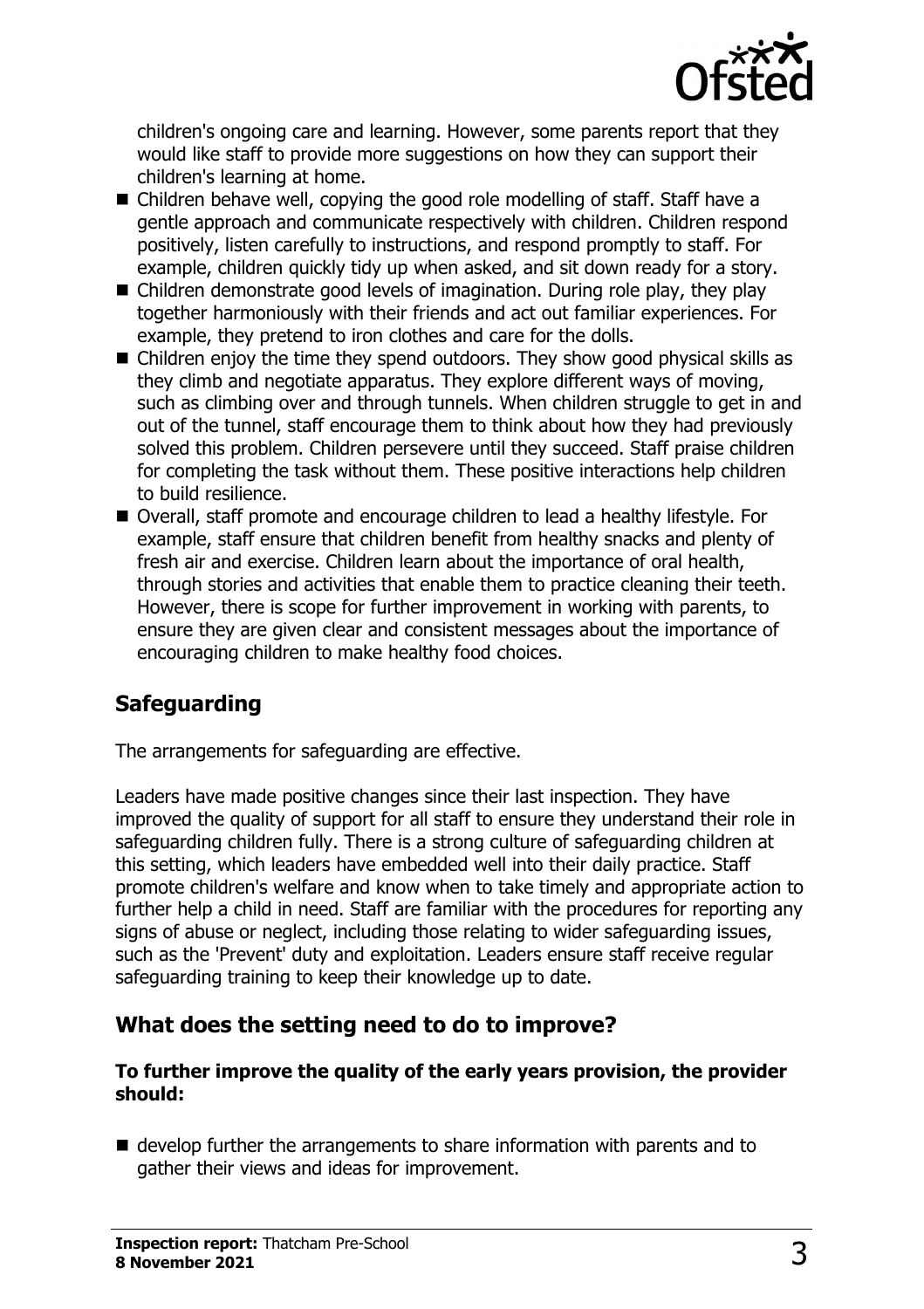

| <b>Setting details</b>                              |                                    |
|-----------------------------------------------------|------------------------------------|
| Unique reference number                             | EY555048                           |
| Local authority                                     | <b>West Berkshire</b>              |
| <b>Inspection number</b>                            | 10202446                           |
| <b>Type of provision</b>                            | Childcare on non-domestic premises |
| <b>Registers</b>                                    | Early Years Register               |
| Day care type                                       | Full day care                      |
| Age range of children at time of<br>inspection      | 2 to $4$                           |
| <b>Total number of places</b>                       | 35                                 |
| Number of children on roll                          | 37                                 |
| Name of registered person                           | Thatcham Pre-school Committee      |
| <b>Registered person unique</b><br>reference number | RP524430                           |
| <b>Telephone number</b>                             | 07831 611145                       |
| Date of previous inspection                         | 30 June 2021                       |

## **Information about this early years setting**

Thatcham Pre-School registered in 2017 and is located in Thatcham, Berkshire. The setting operates Monday to Friday, during term time only, between 9am and 3pm. There are currently five staff who work directly with the children; all hold a level 3 qualification. The setting receives funding to provide free early education for children aged two, three and four years.

## **Information about this inspection**

#### **Inspector**

Ingrid Howell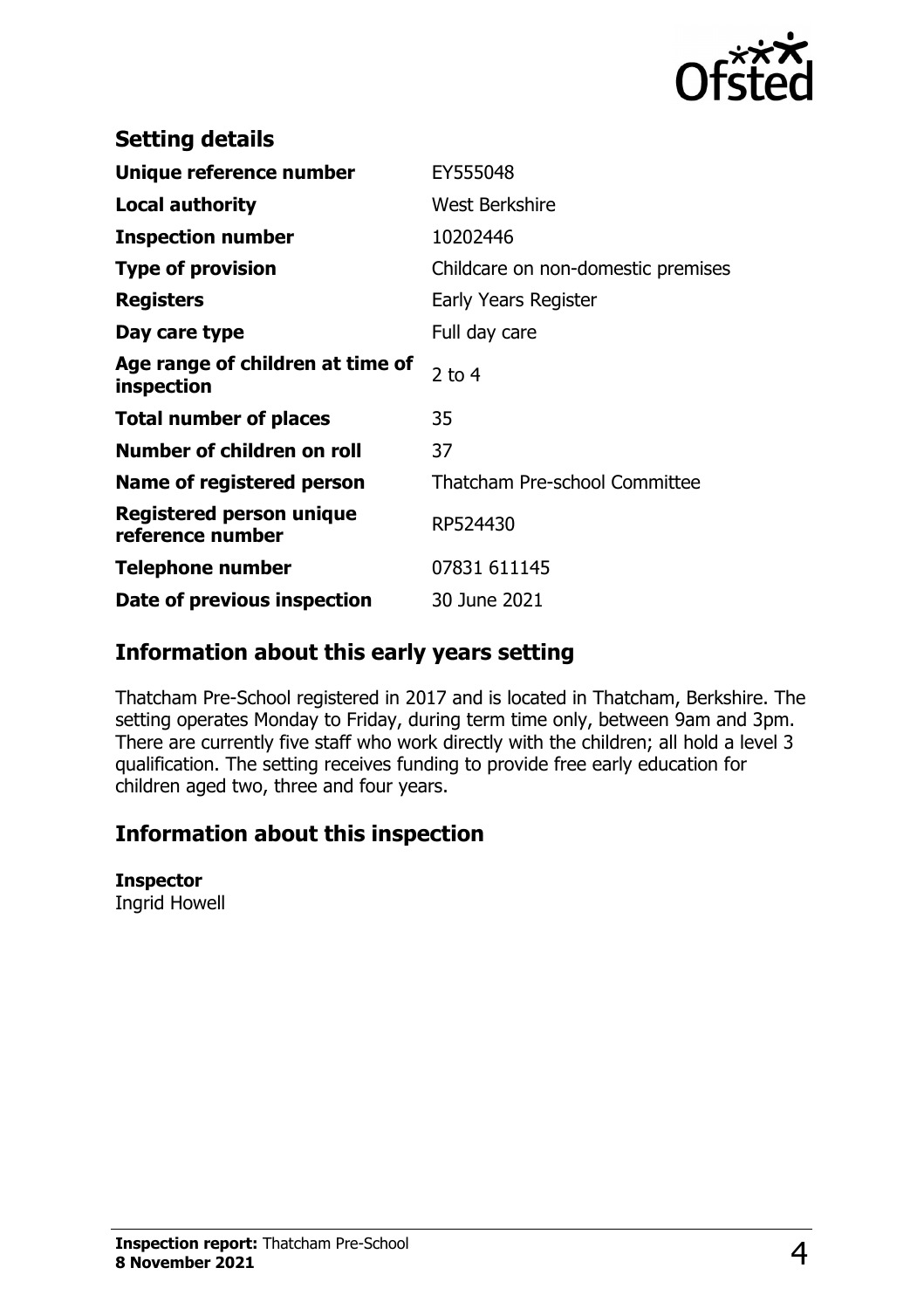

#### **Inspection activities**

- $\blacksquare$  This was the first routine inspection the setting received since the COVID-19 pandemic began. The inspector discussed the impact of the pandemic with the provider and has taken that into account in their evaluation of the setting.
- $\blacksquare$  The manager and the inspector completed a learning walk together and discussed how the curriculum is organised.
- $\blacksquare$  The inspector carried out a joint observation with the manager and discussed the quality of teaching.
- The inspector asked staff questions throughout the inspection to establish their understanding of how to safeguard children, and how they assess and plan for children's learning.
- The inspector observed the interactions between staff and the children, and considered the impact on their learning.
- The views of the parents were gathered through face-to-face discussions.

We carried out this inspection under sections 49 and 50 of the Childcare Act 2006 on the quality and standards of provision that is registered on the Early Years Register. The registered person must ensure that this provision complies with the statutory framework for children's learning, development and care, known as the early years foundation stage.

If you are not happy with the inspection or the report, you can [complain to Ofsted](http://www.gov.uk/complain-ofsted-report).